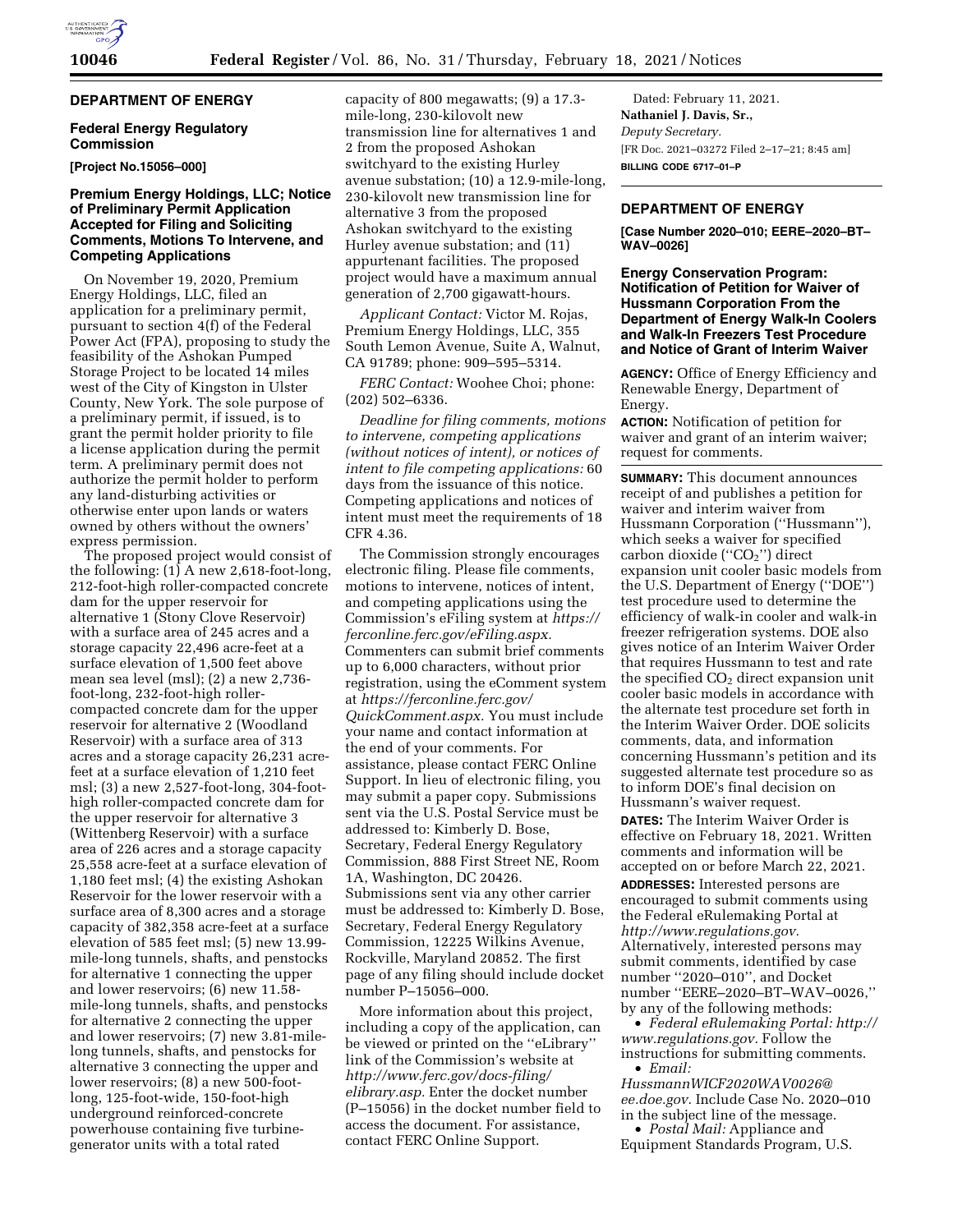Department of Energy, Office of Energy Efficiency and Renewable Energy, Building Technologies Office, Mail Stop EE–5B, Petition for Waiver Case No. 2020–010, 1000 Independence Avenue SW, Washington, DC 20585–0121. If possible, please submit all items on a compact disc (''CD''), in which case it is not necessary to include printed copies.

• *Hand Delivery/Courier:* Appliance and Equipment Standards Program, U.S. Department of Energy, Building Technologies Office, 950 L'Enfant Plaza SW, 6th Floor, Washington, DC 20024. Telephone: (202) 287–1445. If possible, please submit all items on a CD, in which case it is not necessary to include printed copies.

No telefacsimilies (''faxes'') will be accepted. For detailed instructions on submitting comments and additional information on this process, see the **SUPPLEMENTARY INFORMATION** section of this document.

*Docket:* The docket, which includes **Federal Register** notices, comments, and other supporting documents/ materials, is available for review at *[http://www.regulations.gov.](http://www.regulations.gov)* All documents in the docket are listed in the *<http://www.regulations.gov>*index. However, some documents listed in the index, such as those containing information that is exempt from public disclosure, may not be publicly available.

The docket web page can be found at *[http://www.regulations.gov/docket?](http://www.regulations.gov/docket?D=EERE-2020-BT-WAV-0026) [D=EERE-2020-BT-WAV-0026.](http://www.regulations.gov/docket?D=EERE-2020-BT-WAV-0026)* The docket web page contains instruction on how to access all documents, including public comments, in the docket. See the **SUPPLEMENTARY INFORMATION** section for information on how to submit comments through *[http://](http://www.regulations.gov) [www.regulations.gov.](http://www.regulations.gov)* 

**FOR FURTHER INFORMATION CONTACT:** Ms. Lucy deButts, U.S. Department of Energy, Office of Energy Efficiency and Renewable Energy, Building Technologies Office, Mail Stop EE–5B, 1000 Independence Avenue SW, Washington, DC 20585–0121. Email: *AS*\_*Waiver*\_*[Request@ee.doe.gov.](mailto:AS_Waiver_Request@ee.doe.gov)* 

Mr. Michael Kido, U.S. Department of Energy, Office of the General Counsel, Mail Stop GC–33, Forrestal Building, 1000 Independence Avenue SW, Washington, DC 20585–0103. Telephone: (202) 586–8145. Email: *[Michael.Kido@hq.doe.gov.](mailto:Michael.Kido@hq.doe.gov)* 

**SUPPLEMENTARY INFORMATION:** DOE is publishing Hussmann's petition for waiver in its entirety in appendix A to this document, pursuant to 10 CFR

431.401(b)(1)(iv). 1 DOE invites all interested parties to submit in writing by March 22, 2021, comments and information on all aspects of the petition, including the alternate test procedure. Pursuant to 10 CFR 431.401(d), any person submitting written comments to DOE must also send a copy of such comments to the petitioner. The contact information for the petitioner is Ronald Shebik, *[ron.shebik@hussmann.com,](mailto:ron.shebik@hussmann.com)* 12999 St. Charles Rock Road, Bridgeton, MO 63044.

*Submitting comments via [http://](http://www.regulations.gov) [www.regulations.gov.](http://www.regulations.gov)* The *[http://](http://www.regulations.gov) [www.regulations.gov](http://www.regulations.gov)* web page will require you to provide your name and contact information. Your contact information will be viewable to DOE Building Technologies staff only. Your contact information will not be publicly viewable except for your first and last names, organization name (if any), and submitter representative name (if any). If your comment is not processed properly because of technical difficulties, DOE will use this information to contact you. If DOE cannot read your comment due to technical difficulties and cannot contact you for clarification, DOE may not be able to consider your comment.

However, your contact information will be publicly viewable if you include it in the comment or in any documents attached to your comment. Any information that you do not want to be publicly viewable should not be included in your comment, nor in any document attached to your comment. If this instruction is followed, persons viewing comments will see only first and last names, organization names, correspondence containing comments, and any documents submitted with the comments.

Do not submit to *[http://](http://www.regulations.gov) [www.regulations.gov](http://www.regulations.gov)* information for which disclosure is restricted by statute, such as trade secrets and commercial or financial information (hereinafter referred to as Confidential Business Information (''CBI'')). Comments submitted through *[http://](http://www.regulations.gov) [www.regulations.gov](http://www.regulations.gov)* cannot be claimed as CBI. Comments received through the website will waive any CBI claims for the information submitted. For information on submitting CBI, see the Confidential Business Information section.

DOE processes submissions made through *<http://www.regulations.gov>*  before posting. Normally, comments

will be posted within a few days of being submitted. However, if large volumes of comments are being processed simultaneously, your comment may not be viewable for up to several weeks. Please keep the comment tracking number that *[http://](http://www.regulations.gov) [www.regulations.gov](http://www.regulations.gov)* provides after you have successfully uploaded your comment.

*Submitting comments via email, hand delivery/courier, or postal mail.*  Comments and documents submitted via email, hand delivery/courier, or postal mail also will be posted to *[http://](http://www.regulations.gov) [www.regulations.gov.](http://www.regulations.gov)* If you do not want your personal contact information to be publicly viewable, do not include it in your comment or any accompanying documents. Instead, provide your contact information on a cover letter. Include your first and last names, email address, telephone number, and optional mailing address. The cover letter will not be publicly viewable as long as it does not include any comments.

Include contact information each time you submit comments, data, documents, and other information to DOE. If you submit via postal mail or hand delivery/ courier, please provide all items on a CD, if feasible, in which case it is not necessary to submit printed copies. Faxes will not be accepted.

Comments, data, and other information submitted to DOE electronically should be provided in PDF (preferred), Microsoft Word or Excel, WordPerfect, or text (ASCII) file format. Provide documents that are not secured, written in English and free of any defects or viruses. Documents should not contain special characters or any form of encryption and, if possible, they should carry the electronic signature of the author.

*Campaign form letters.* Please submit campaign form letters by the originating organization in batches of between 50 to 500 form letters per PDF or as one form letter with a list of supporters' names compiled into one or more PDFs. This reduces comment processing and posting time.

*Confidential Business Information.*  According to 10 CFR 1004.11, any person submitting information that he or she believes to be confidential and exempt by law from public disclosure should submit via email, postal mail, or hand delivery/courier two well-marked copies: One copy of the document marked confidential including all the information believed to be confidential, and one copy of the document marked ''non-confidential'' with the information believed to be confidential deleted. Submit these documents via email or on

<sup>&</sup>lt;sup>1</sup>The petition did not identify any of the information contained therein as confidential business information.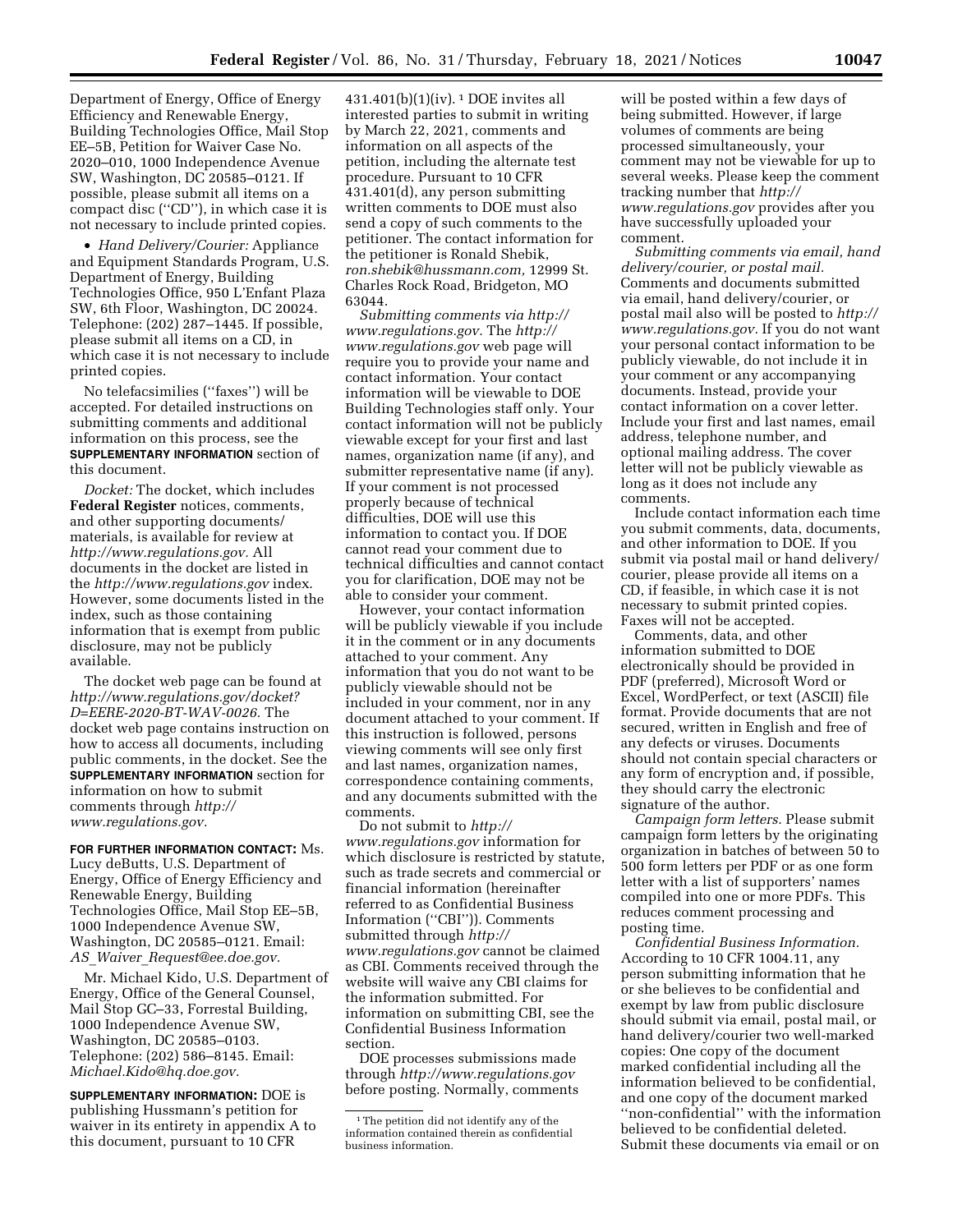a CD, if feasible. DOE will make its own determination about the confidential status of the information and treat it according to its determination.

It is DOE's policy that all comments may be included in the public docket, without change and as received, including any personal information provided in the comments (except information deemed to be exempt from public disclosure).

#### **Case Number 2020–010**

#### **Interim Waiver Order**

#### **I. Background and Authority**

The Energy Policy and Conservation Act, as amended ("EPCA"),<sup>2</sup> authorizes the U.S. Department of Energy (''DOE'') to regulate the energy efficiency of a number of consumer products and certain industrial equipment (42 U.S.C. 6291–6317). Title III, Part  $C^3$  of EPCA (42 U.S.C. 6311–6316, as codified), added by the National Energy Conservation Policy Act, Public Law 95–619, sec. 441 (Nov. 9, 1978), established the Energy Conservation Program for Certain Industrial Equipment, which sets forth a variety of provisions designed to improve the energy efficiency for certain types of industrial equipment. Through amendments brought about by the Energy Independence and Security Act of 2007, Public Law 110–140, sec. 312 (Dec. 19, 2007), this equipment includes walk-in cooler and walk-in freezer (collectively, ''walk-in'') refrigeration systems, the focus of this document (42 U.S.C. 6311(1)(G)).

The energy conservation program under EPCA consists essentially of four parts: (1) Testing, (2) labeling, (3) Federal energy conservation standards, and (4) certification and enforcement procedures. Relevant provisions of EPCA include definitions (42 U.S.C. 6311), energy conservation standards (42 U.S.C. 6313), test procedures (42 U.S.C. 6314), labeling provisions (42 U.S.C. 6315), and the authority to require information and reports from manufacturers (42 U.S.C. 6316).

The Federal testing requirements consist of test procedures that manufacturers of covered equipment must use as the basis for: (1) Certifying to DOE that their equipment complies with the applicable energy conservation standards adopted pursuant to EPCA (42 U.S.C. 6316(a); 42 U.S.C. 6295(s)), and (2) making representations about the

efficiency of that equipment (42 U.S.C. 6314(d)). Similarly, DOE must use these test procedures to determine whether the covered equipment complies with relevant standards promulgated under EPCA. (42 U.S.C. 6316(a); 42 U.S.C. 6295(s))

Under 42 U.S.C. 6314, EPCA sets forth the criteria and procedures DOE is required to follow when prescribing or amending test procedures for covered equipment. EPCA requires that any test procedures prescribed or amended under this section must be reasonably designed to produce test results which reflect the energy efficiency, energy use or estimated annual operating cost of covered equipment during a representative average use cycle and requires that test procedures not be unduly burdensome to conduct (42 U.S.C. 6314(a)(2)). The test procedure for walk-in refrigeration systems is contained in the Code of Federal Regulations (''CFR'') at 10 CFR part 431, subpart R, appendix C, *Uniform Test Method for the Measurement of Net Capacity and AWEF of Walk-In Cooler and Walk-In Freezer Refrigeration Systems* (''Appendix C'').

Under 10 CFR 431.401, any interested person may submit a petition for waiver from DOE's test procedure requirements. DOE will grant a waiver from the test procedure requirements if DOE determines either that the basic model for which the waiver was requested contains a design characteristic that prevents testing of the basic model according to the prescribed test procedures, or that the prescribed test procedures evaluate the basic model in a manner so unrepresentative of its true energy consumption characteristics as to provide materially inaccurate comparative data. 10 CFR 431.401(f)(2). A petitioner must include in its petition any alternate test procedures known to the petitioner to evaluate the performance of the equipment type in a manner representative of the energy consumption characteristics of the basic model. 10 CFR 431.401(b)(1)(iii). DOE may grant the waiver subject to conditions, including adherence to alternate test procedures specified by DOE. 10 CFR 431.401(f)(2).

As soon as practicable after the granting of any waiver, DOE will publish in the **Federal Register** a notice of proposed rulemaking to amend its regulations so as to eliminate any need for the continuation of such waiver. 10 CFR 431.401(l). As soon thereafter as practicable, DOE will publish in the **Federal Register** a final rule to that effect. *Id.* 

The waiver process also provides that DOE may grant an interim waiver if it

appears likely that the underlying petition for waiver will be granted and/ or if DOE determines that it would be desirable for public policy reasons to grant immediate relief pending a determination on the underlying petition for waiver. 10 CFR 431.401(e)(2). Within one year of issuance of an interim waiver, DOE will either: (i) Publish in the **Federal Register** a determination on the petition for waiver; or (ii) publish in the **Federal Register** a new or amended test procedure that addresses the issues presented in the waiver. 10 CFR 431.401(h)(1).

When DOE amends the test procedure to address the issues presented in a waiver, the waiver will automatically terminate on the date on which use of that test procedure is required to demonstrate compliance. 10 CFR 431.401(h)(2).

#### **II. Hussmann's Petition for Waiver and Interim Waiver**

On July 16, 2020, Hussmann filed a petition for waiver and interim waiver from the test procedure for walk-in refrigeration systems set forth at 10 CFR part 431, subpart R, appendix C (Hussmann, No. 1 at p. 1 4). Hussmann also included Appendix I to their petition with clarifications and responses to two questions posed to Hussmann by DOE regarding their  $CO<sub>2</sub>$ direct expansion unit cooler subject basic models (Hussmann, No. 1 at p. 7–8). Hussmann claims that the test conditions described in Table 15 and Table 16 of the Air-Conditioning, Heating, and Refrigeration Institute (''AHRI'') Standard 1250–2009, *Standard for Performance Rating of Walk-In Coolers and Freezers* (''AHRI 1250–2009'') (for walk-in refrigerator unit coolers and freezer unit coolers tested alone, respectively), as incorporated by Appendix C with modification, cannot be achieved by the specified basic models and are not consistent with operation of Hussmann's  $CO<sub>2</sub>$  direct expansion unit coolers. Hussmann stated that  $CO<sub>2</sub>$  has a critical temperature of 87.8 °F 5, and

<sup>2</sup>All references to EPCA in this document refer to the statute as amended through America's Water Infrastructure Act of 2018, Public Law 115–270 (Oct. 23, 2018).

<sup>3</sup>For editorial reasons, upon codification in the U.S. Code, Part C was redesignated as Part A–1.

<sup>4</sup>A notation in the form ''Hussmann, No.1'' identifies a written submission: (1) Made by Hussmann; and (2) recorded in document number 1 that is filed in the docket of this petition for waiver (Docket No. EERE–2020–BT–WAV–0026) and available at *[http://www.regulations.gov/](http://www.regulations.gov/docket?D=EERE-2020-BT-WAV-0026)  [docket?D=EERE-2020-BT-WAV-0026.](http://www.regulations.gov/docket?D=EERE-2020-BT-WAV-0026)* 

<sup>5</sup>The test procedure specifies the unit cooler refrigerant inlet condition in terms of a saturation temperature (the temperature at which it completes the condensation process in a condenser) and the subcooling temperature (additional reduction in temperature lower than the specified saturation  $t$ emperature). For  $CO<sub>2</sub>$ , the critical temperature above which there cannot exist separate liquid and gas phases is below the saturation condition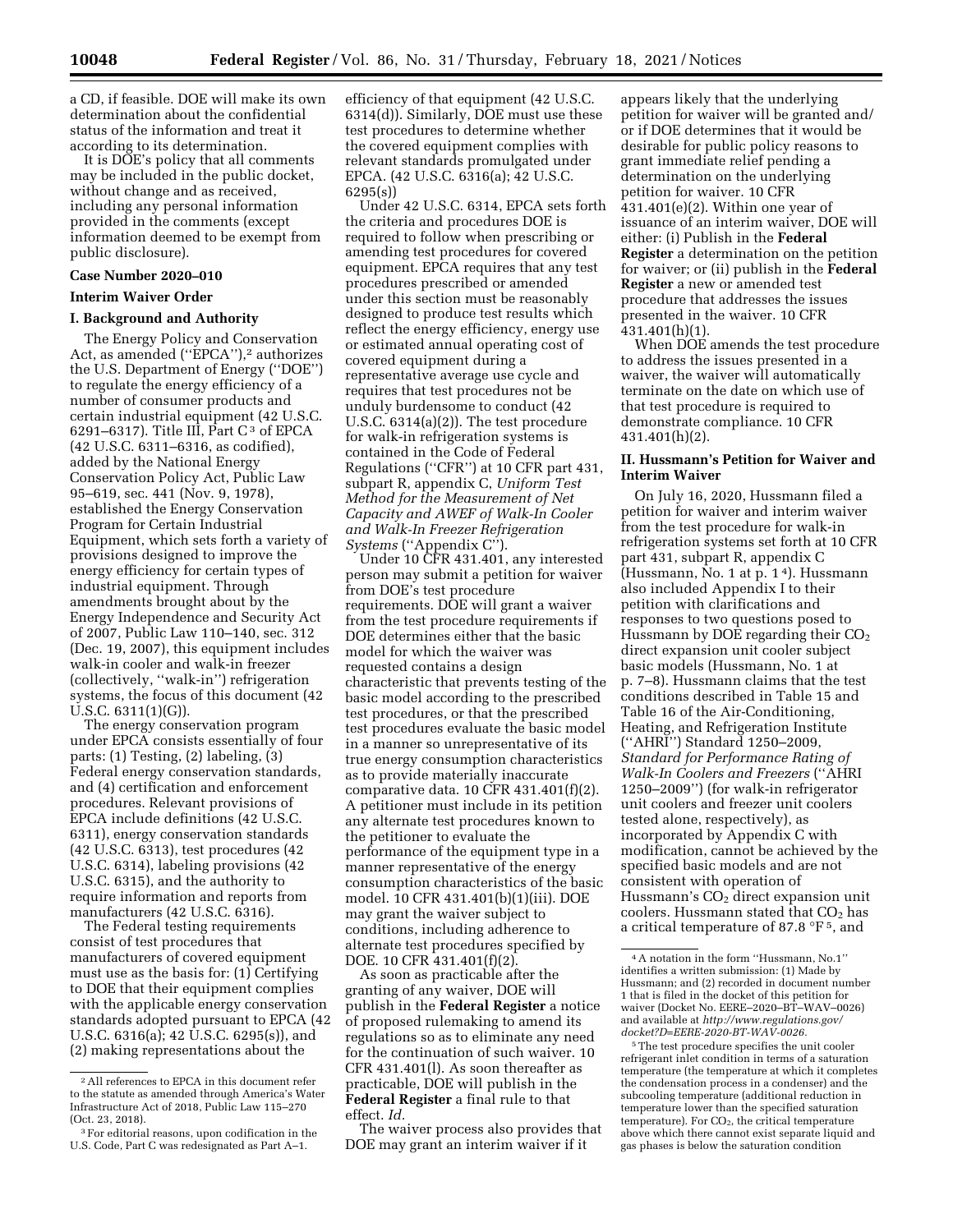thus the required liquid inlet saturation temperature of 105 °F and the required liquid inlet subcooling temperature of 9 °F required in DOE's test procedure are not achievable, and that the test conditions should be more consistent with typical operating conditions for a transcritical  $CO<sub>2</sub>$  booster system (Hussmann, No. 1 at p.3).

The statements made by Hussmann reference the difference in thermodynamic properties between  $CO<sub>2</sub>$ and other refrigerants. At modest pressures (*i.e.* below the critical point), many substances transition from a solid to a liquid to a gas as temperature increases. For example, a pure substance like water transitions from liquid to steam at a specific temperature, *e.g.* 212 °F, at atmospheric pressure. As heat is added during a liquid to gas transition, the temperature remains constant and the substance coexists as both liquid and vapor. Continuing to add heat converts more of the liquid to vapor at a constant temperature. The reverse occurs when heat is removed. However, the transition temperature depends on the pressure the higher the pressure, the higher the transition temperature. This is a key principle in refrigeration systems, which operate at two pressure levels associated with two temperatures. A refrigerant absorbs heat when it is at a low temperature and pressure, converting to gas and cooling the surrounding space. At high temperature and pressure, the refrigerant transitions to a liquid while releasing heat to the environment. A compressor is used to raise the low-pressure gas to a high pressure, and a throttle (pressure reduction device) is used to reduce the pressure once the refrigerant has been fully liquefied (condensed) at high pressure.

All refrigerants have a ''critical pressure'' and an associated ''critical temperature'' above which liquid and vapor phases cannot coexist. Above this critical point, the refrigerant will be a gas and its temperature will increase or decrease as heat is added or removed. For all conventional refrigerants, the critical pressure is so high that it is never exceeded in typical refrigeration cycles. For example, R404A is a common refrigerant used in refrigeration systems that has a critical pressure of 540.8 psia 6 with an associated critical temperature of 161.7 °F. However, CO<sub>2</sub> behaves differently, with a critical

pressure of 1,072 psia associated with a much lower critical temperature of 87.8 °F. The refrigerant temperature must be somewhat higher than the ambient temperature in order to reject refrigeration cycle heat to the ambient environment. Ambient temperatures greater than 87.8 °F are common and the performance of many refrigeration and air conditioning systems are tested using a 95 °F ambient temperature, as indicated by the A test condition in AHRI 1250–2009 Section 5. At temperatures greater than the critical temperature, the  $CO<sub>2</sub>$  refrigerant is in a supercritical state (*i.e.* a condition with pressure above the critical temperature) and heat is transferred to the environment. Since useful cooling is provided below the critical temperature, CO2 cycles are said to be transcritical.

The transcritical nature of  $CO<sub>2</sub>$ generally requires more complex refrigeration cycle design to approach the efficiency of traditional refrigerants (*i.e.,* R404A, R407A, R448A, etc.) during operation in high temperature conditions. To increase efficiency and prevent overheating, transcritical booster systems introduce (or use) multiple stages of compression and intercooling.  $CO<sub>2</sub>$  is cooled in the gas cooler of a transcritical booster system, then expands through a high-pressure control valve and is delivered to a subcritical-pressure flash tank. In the flash tank, the refrigerant is in the subcritical phase and the liquid and vapor phases can be separated. A unit cooler in a CO2 booster system would be supplied with liquid refrigerant from the flash tank via expansion valves where the refrigerant is evaporated. The evaporated refrigerant is subsequently compressed up to gas cooler pressure to complete the cycle (Hussmann, No. 5).

Hussmann also requests an interim waiver from the existing DOE test procedure. DOE will grant an interim waiver if it appears likely that the petition for waiver will be granted, and/ or if DOE determines that it would be desirable for public policy reasons to grant immediate relief pending a determination of the petition for waiver. *See* 10 CFR 431.401(e)(2).

Based on the assertions in the petition, absent an interim waiver, the prescribed test procedure is not appropriate for Hussmann's  $CO<sub>2</sub>$  direct expansion unit coolers and the test conditions are not achievable, since  $CO<sub>2</sub>$ refrigerant has a critical temperature of 87.8 °F and the current DOE test procedure calls for a liquid inlet saturation temperature of 105 °F. The inability to achieve test conditions for the stated basic models would result in economic hardship from loss of sales

stemming from the inability of the DOE test procedure to address the operating conditions of Hussmann's equipment.

#### **III. Requested Alternate Test Procedure**

EPCA requires that manufacturers use the applicable DOE test procedures when making representations about the energy consumption and energy consumption costs of covered equipment (42 U.S.C. 6314(d)). Consistency is important when making representations about the energy efficiency of equipment, including when demonstrating compliance with applicable DOE energy conservation standards. Pursuant to 10 CFR 431.401, and after consideration of public comments on the petition, DOE may establish in a subsequent Decision and Order an alternate test procedure for the basic models addressed by the Interim Waiver Order.

Hussmann seeks to test and rate specific CO<sub>2</sub> direct expansion unit cooler basic models with modifications to the DOE test procedure. Hussmann's suggested approach specifies using modified liquid inlet saturation and liquid inlet subcooling temperatures of 38 °F and 5 °F, respectively, for both walk-in refrigerator unit coolers and walk-in freezer unit coolers. Additionally, Hussmann recommends that because the subject units are used in transcritical  $CO<sub>2</sub>$  booster systems, the calculations in AHRI 1250–2009 section 7.9 should be used to determine the Annual Walk-in Efficiency Factor (''AWEF'') and net capacity for unit coolers matched to parallel rack systems as required under the DOE test procedure. This section of AHRI 1250– 2009 is prescribed by the DOE test procedure for determining AWEF for all unit coolers tested alone (see 10 CFR part 431, subpart R, appendix C, section 3.3.1). Finally, Hussmann also suggested that AHRI 1250–2009 Table 17 (EER [Energy Efficiency Ratio] for Remote Commercial Refrigerated Display Merchandisers and Storage Cabinets) should be used to determine EER values and power consumption for the subject CO2 direct expansion unit cooler systems as required under the DOE test procedure.

#### **IV. Interim Waiver Order**

DOE has reviewed Hussmann's application, its suggested testing approach, industry materials regarding CO2 transcritical booster systems, and Hussmann's consumer-facing materials, including websites and product specification sheets for the basic models listed in Hussmann's petition. Based on this review, the suggested testing approach appears to allow for the

specified in the test procedure, hence the specified condition cannot be achieved.

<sup>6</sup>Absolute pressure is the pressure measured relative to a complete vacuum; ''psia'' represents the absolute pressure in pounds per square inch.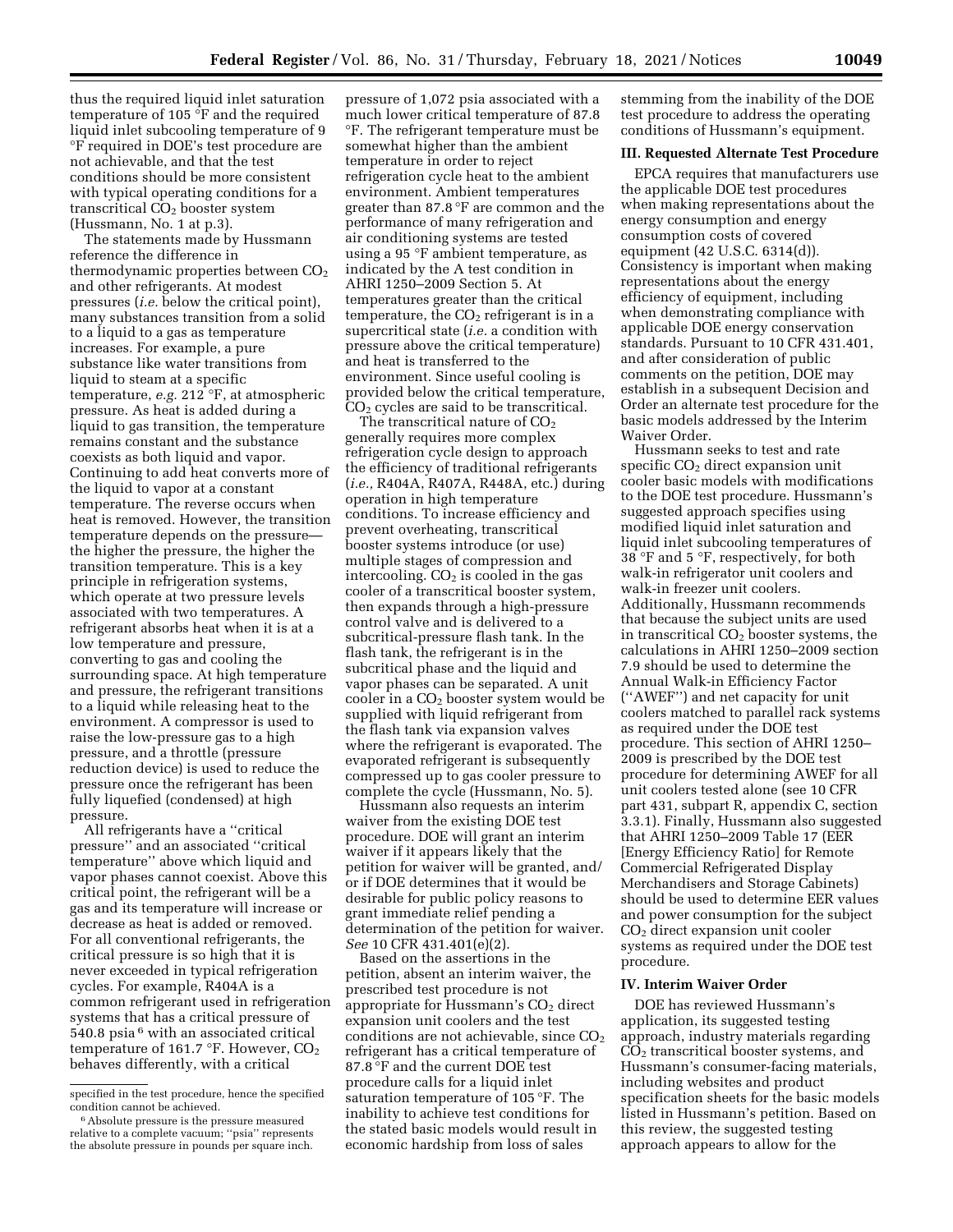accurate measurement of energy efficiency of the specified basic models, while alleviating the testing issues associated with Hussmann's implementation of walk-in cooler and walk-in freezer testing for these basic models. Review of the CO<sub>2</sub> refrigeration market confirms that the test conditions of the testing approach suggested by Hussmann would be representative for operation of a unit cooler used in a transcritical  $CO<sub>2</sub>$  booster system.  $CO<sub>2</sub>$ that is cooled in the gas cooler of a transcritical booster system expands through a high-pressure control valve that delivers  $CO<sub>2</sub>$  to a subcriticalpressure flash tank, where liquid and vapor phases of the refrigerant are separated. The liquid is then split and the unit coolers receive the refrigerant at the same condition, consistent with the use of the same liquid inlet saturation temperature for both the medium- and low-temperature systems in Hussmann's suggested test approach. Calculations on other external CO<sub>2</sub> refrigeration system designs in the market indicate that the 38 °F liquid unit cooler inlet saturation temperature suggested by Hussmann is representative of  $CO<sub>2</sub>$  booster systems (Hussmann, No.5). Regarding use of the EER values in AHRI 1250–2009 Table 17

to determine the representative compressor power consumption for  $CO<sub>2</sub>$ unit cooler systems, research into the performance of different configurations of CO2 booster systems shows that enhanced  $CO<sub>2</sub>$  cycles (like those used in transcritical booster systems) can match conventional refrigerants in average annual efficiency (Hussmann, No. 2). The findings from this research, along with the other collective factors previously noted, justifies the use of the EER values in AHRI 1250–2009 Table 17 for determining the power consumption for CO<sub>2</sub> booster system evaporators, despite these EER values being initially established for systems using conventional refrigerants. Consequently, DOE has determined that Hussmann's petition for waiver likely will be granted. Furthermore, DOE has determined that it is desirable for public policy reasons to grant Hussmann immediate relief pending a determination of the petition for waiver.

For the reasons stated, it is *ordered*  that:

(1) Hussmann must test and rate the following  $CO<sub>2</sub>$  direct expansion unit cooler basic models with the alternate test procedure set forth in paragraph (2).

#### TABLE 15—REFRIGERATOR UNIT COOLER

Basic Models for Which a Waiver is Requested:

| Manufacturer | <b>Brand</b> | Basic model            |  |  |
|--------------|--------------|------------------------|--|--|
| Hussmann     | Krack        | KRD***-***C***         |  |  |
| Hussmann     | Krack        | $G^*D^{***.**}C^{***}$ |  |  |
| Hussmann     | Krack        | LHD***_***C***         |  |  |
| Hussmann     | Krack        | MKD*** ***C***         |  |  |

(2) The Hussmann basic models identified in paragraph (1) of this Interim Waiver Order shall be tested according to the test procedure for walkin cooler and walk-in freezer refrigeration systems prescribed by DOE at 10 CFR part 431, subpart R, appendix C (''Appendix C''), except that the liquid inlet saturation temperature test condition and liquid inlet subcooling temperature test condition shall be modified to 38 °F and 5 °F, respectively, for both walk-in refrigerator unit coolers and walk-in freezer unit coolers, as detailed below. All other requirements of Appendix C and DOE's regulations remain applicable.

In Appendix C, under section 3.1. *General modifications: Test Conditions and Tolerances,* revise section 3.1.5., to read as follows:

3.1.5. Tables 15 and 16 shall be modified to read as follows:

| Test description                 | Unit cooler<br>air entering<br>drv-bulb. °F | Unit cooler<br>air entering<br>relative<br>humidity, % | Saturated<br>suction<br>temp, $\degree$ F | Liquid inlet<br>saturation<br>temp, <sup>o</sup> F | Liquid inlet<br>subcooling<br>temp, °F | Compressor<br>capacity | Test objective                                            |
|----------------------------------|---------------------------------------------|--------------------------------------------------------|-------------------------------------------|----------------------------------------------------|----------------------------------------|------------------------|-----------------------------------------------------------|
| Off Cycle Fan Power              | 35                                          | $50$                                                   |                                           |                                                    |                                        | Compressor Off         | Measure fan input power during<br>compressor off cycle.   |
| Refrigeration Capacity Suction A | 35                                          | $50$                                                   | 25                                        | 38                                                 |                                        | Compressor On          | Determine Net Refrigeration Ca-<br>pacity of Unit Cooler. |

**Note**: Superheat to be set according to equipment specification in equipment or installation manual. If no superheat specification is given, a default superheat value of 6.5 °F shall be used. The superheat setting used in the test shall be reported as part of the standard rating.

TABLE 16—FREEZER UNIT COOLER

| Test<br>description              | Unit cooler<br>air entering<br>drv-bulb. <b>F</b> | Unit cooler<br>air entering<br>relative<br>humidity, % | Saturated<br>suction<br>temp, °F | Liquid inlet<br>saturation<br>temp, <sup>o</sup> F | Liquid inlet<br>subcooling<br>temp, °F | Compressor<br>capacity | Test objective                                            |
|----------------------------------|---------------------------------------------------|--------------------------------------------------------|----------------------------------|----------------------------------------------------|----------------------------------------|------------------------|-----------------------------------------------------------|
| Off Cycle Fan Power              | $-10$                                             | $50$                                                   |                                  |                                                    |                                        | Compressor Off         | Measure fan input power during<br>compressor off cycle.   |
| Refrigeration Capacity Suction A | $-10$                                             | < 50                                                   | $-20$                            | 38                                                 | 5 <sup>1</sup>                         | Compressor On          | Determine Net Refrigeration Ca-<br>pacity of Unit Cooler. |
| Defrost                          | $-10$                                             | Various                                                |                                  |                                                    |                                        | Compressor Off         | Test according to Appendix C<br>Section C11.              |

**Note**: Superheat to be set according to equipment specification in equipment or installation manual. If no superheat specification is given, a default superheat value of 6.5 °F shall be used. The superheat setting used in the test shall be reported as part of the standard rating.

(3) *Representations.* Hussmann may not make representations about the energy efficiency of a basic model listed in paragraph (1) of this Interim Waiver Order for compliance, marketing, or other purposes unless the basic model has been tested in accordance with the provisions set forth in this alternate test procedure and such representations

fairly disclose the results of such testing.

(4) This Interim Waiver Order shall remain in effect according to the provisions of 10 CFR 431.401.

(5) This Interim Waiver Order is issued on the condition that the statements and representations provided by Hussmann are valid. If Hussmann

makes any modifications to the controls or configurations of a basic model subject to this Interim Waiver Order, such modifications will render the waiver invalid with respect to that basic model, and Hussmann will either be required to use the current Federal test method or submit a new application for a test procedure waiver. DOE may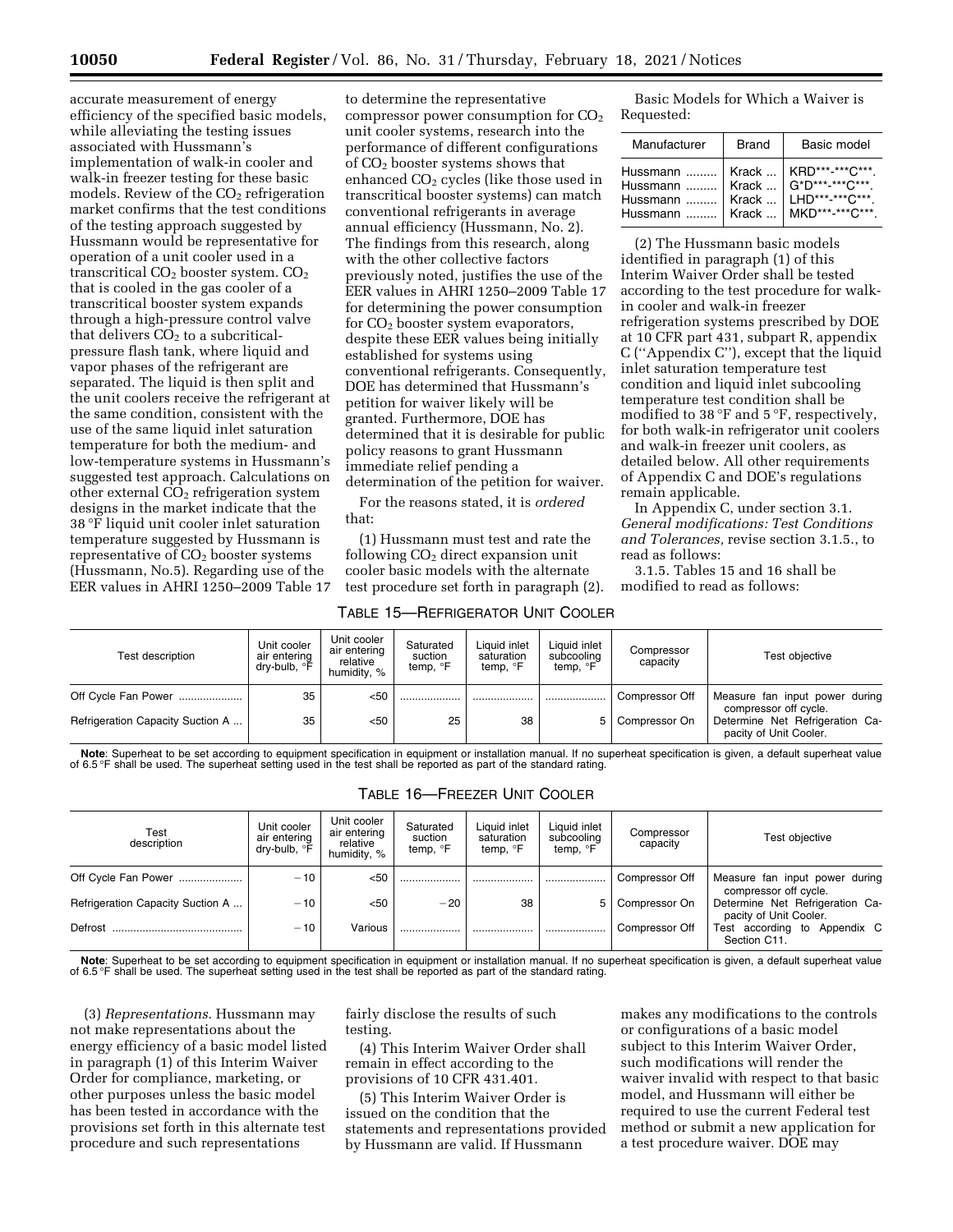rescind or modify this waiver at any time if it determines the factual basis underlying the petition for the Interim Waiver Order is incorrect, or the results from the alternate test procedure are unrepresentative of the basic model's true energy consumption characteristics. 10 CFR 431.401(k)(1). Likewise, Hussmann may request that DOE rescind or modify the Interim Waiver Order if Hussmann discovers an error in the information provided to DOE as part of its petition, determines that the interim waiver is no longer needed, or for other appropriate reasons. 10 CFR 431.401(k)(2).

(6) Issuance of this Interim Waiver Order does not release Hussmann from the applicable requirements set forth at 10 CFR part 429.

DOE makes decisions on waivers and interim waivers for only those basic

models specifically set out in the petition, not future models that may be manufactured by the petitioner. Hussmann may submit a new or amended petition for waiver and request for grant of interim waiver, as appropriate, for additional basic models of CO<sub>2</sub> direct expansion unit coolers. Alternatively, if appropriate, Hussmann may request that DOE extend the scope of a waiver or an interim waiver to include additional basic models employing the same technology as the basic model(s) set forth in the original petition consistent with 10 CFR 431.401(g).

## **Signing Authority**

This document of the Department of Energy was signed on December 28, 2020, by Daniel R. Simmons, Assistant Secretary for Energy Efficiency and

Renewable Energy, pursuant to delegated authority from the Secretary of Energy. That document with the original signature and date is maintained by DOE. For administrative purposes only, and in compliance with requirements of the Office of the Federal Register, the undersigned DOE Federal Register Liaison Officer has been authorized to sign and submit the document in electronic format for publication, as an official document of the Department of Energy. This administrative process in no way alters the legal effect of this document upon publication in the **Federal Register**.

Signed in Washington, DC, on December 29, 2020.

#### **Treena V. Garrett,**

*Federal Register Liaison Officer, U.S. Department of Energy.*  **BILLING CODE 6450–01–P**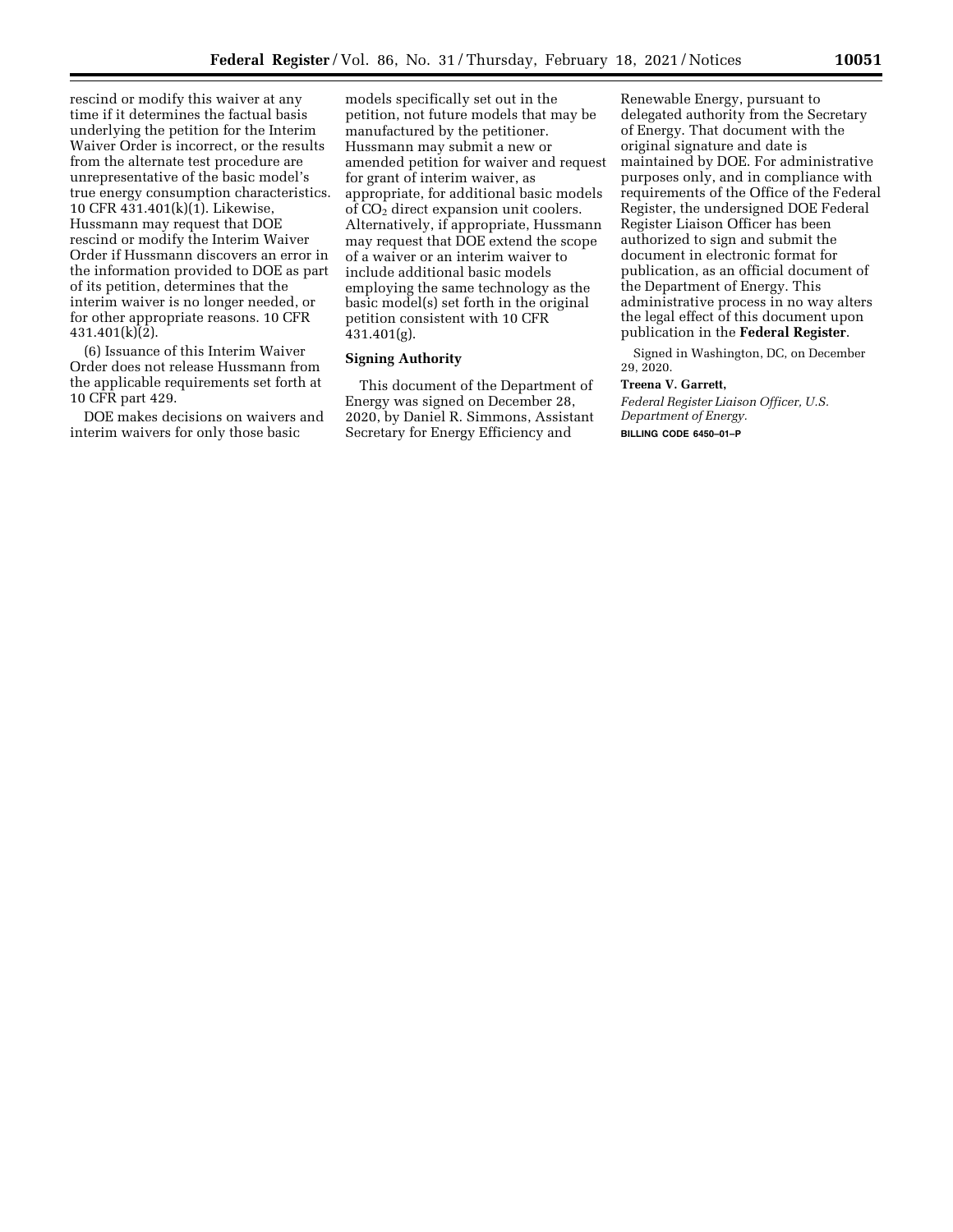# **Appendix A**

# HUSSMANN®

Hussmann Corporation 12999 St. Charles Rock Road Bridgeton, MO 63044 Office (314) 291-2000 Fax (314) 298-4756 www.hussmann.com

July 16, 2020

John Cymbalsky U.S. Department of Energy **Building Technologies Office** Test Procedure Waiver 1000 Independence Avenue SW Mailstop EE-5B Washington, DC 20585-0121

Re: Hussmann Corporation Petition for Waiver and Interim Waiver of Test Procedures for Refrigeration Systems for Walk- In Coolers and Freezers

Dear Mr. Cymbalsky:

Hussmann Corporation submits this Petition for Waiver and application for an Interim Waiver from DOE test procedure. Pursuant to provisions described in 10 CFR 431.401 for the following product on the grounds that "the basic model contains" one or more design characteristics that prevent testing of the basic model according to the prescribed test procedures."

Basic Models for Which a Waiver is Requested

| <b>Manufacturer</b> | <b>Brand</b> | <b>Basic Model</b>         |
|---------------------|--------------|----------------------------|
| Hussmann            | Krack        | $K$ RD ***-*** $C$ ***     |
| Hussmann            | Krack        | $G*D******C***$            |
| Hussmann            | Krack        | $1HD***-****C***$          |
| Hussmann            | Krack        | MKD*** <sub>****C***</sub> |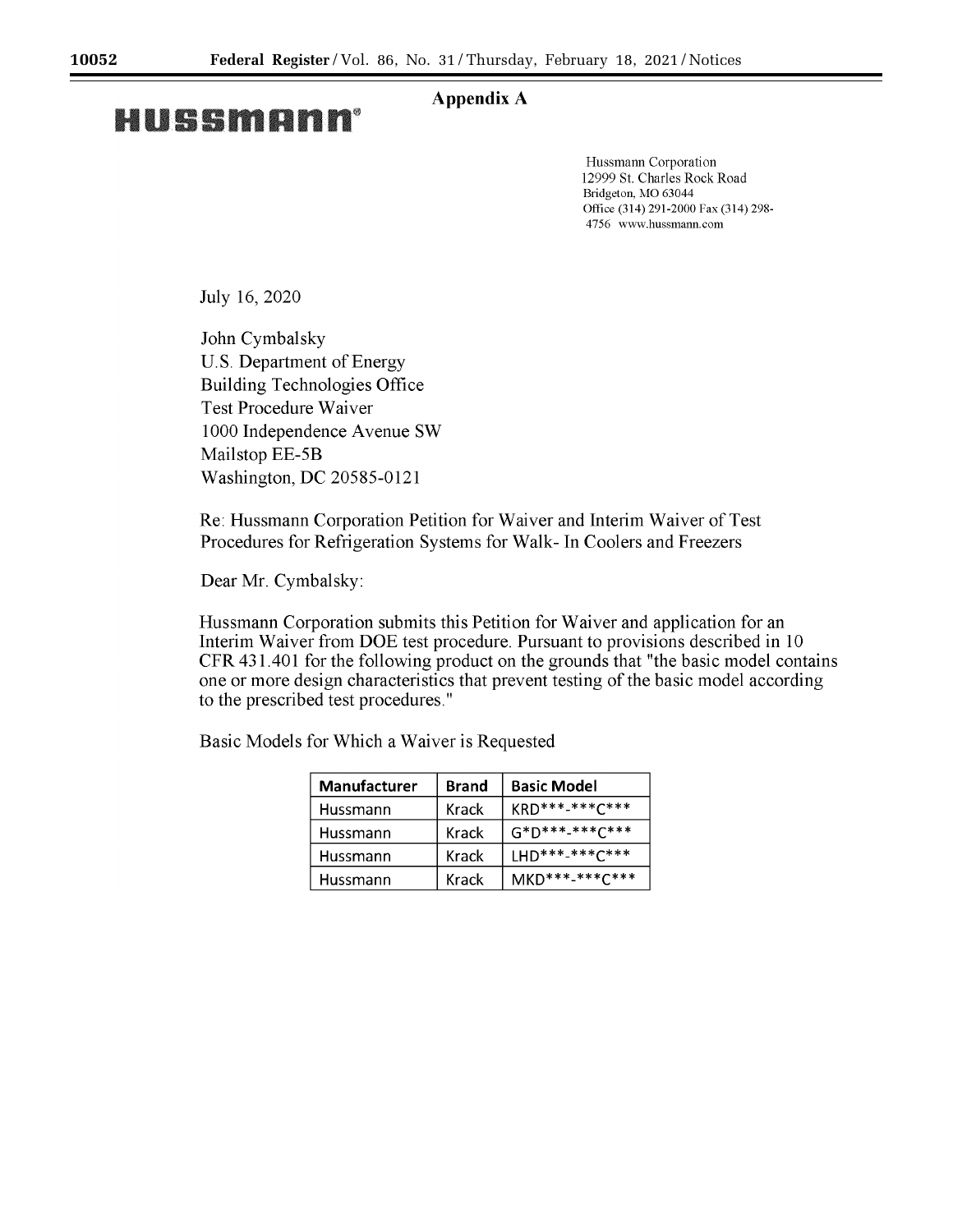CO2 Direct Expansion Unit Coolers in Medium and Low Temperature



The design Characteristics Constituting the Grounds for Petition

 $\bullet$ Appendix C to Subpart R of Part  $431 -$  "Uniform Test Method for the Measurement of Net Capacity and AWEF of Walk-in Cooler and Walk-in Freezer Refrigeration Systems" specifies that unit coolers tested alone must use the test procedures described in AHRI Standard 12502009. Tables 15 and 16 of AHRI 1250-2009 are as follows:

|  |  |  | Table 15—Refrigerator Unit Cooler |  |  |
|--|--|--|-----------------------------------|--|--|
|--|--|--|-----------------------------------|--|--|

| <b>Test</b><br>description             | Unit<br>cooler<br>air<br>entering<br>$\circ$ F | Unit<br>cooler air<br>entering<br>relative<br>dry-bulb humidity,<br>$\%$ | <b>Saturated</b><br>suction<br>temp, $\mathrm{P}$ F | Liquid<br>inlet<br>saturation<br>temp, $\mathrm{^{\circ}F}$ | Liquid<br>inlet<br>subcooling<br>temp, <sup>o</sup> F | <b>Compressor</b><br>capacity | <b>Test</b><br>objective                                                 |
|----------------------------------------|------------------------------------------------|--------------------------------------------------------------------------|-----------------------------------------------------|-------------------------------------------------------------|-------------------------------------------------------|-------------------------------|--------------------------------------------------------------------------|
| Off Cycle<br>Fan Power                 | 35                                             | $50$                                                                     |                                                     |                                                             |                                                       | Compresso<br>r Off            | Measure fan<br>input power<br>during<br>compressor off<br>cycle.         |
| Refrigeration<br>Capacity<br>Suction A | 35                                             | $50$                                                                     | 25                                                  | 105                                                         | 9                                                     | <b>On</b>                     | Compressor Determine Net<br>Refrigeration<br>Capacity of<br>Unit Cooler. |
| Refrigeration<br>Capacity<br>Suction B | 35                                             | $<$ 50                                                                   | 20                                                  | 105                                                         | 9                                                     | On                            | Compressor Determine Net<br>Refrigeration<br>Capacity of<br>Unit Cooler. |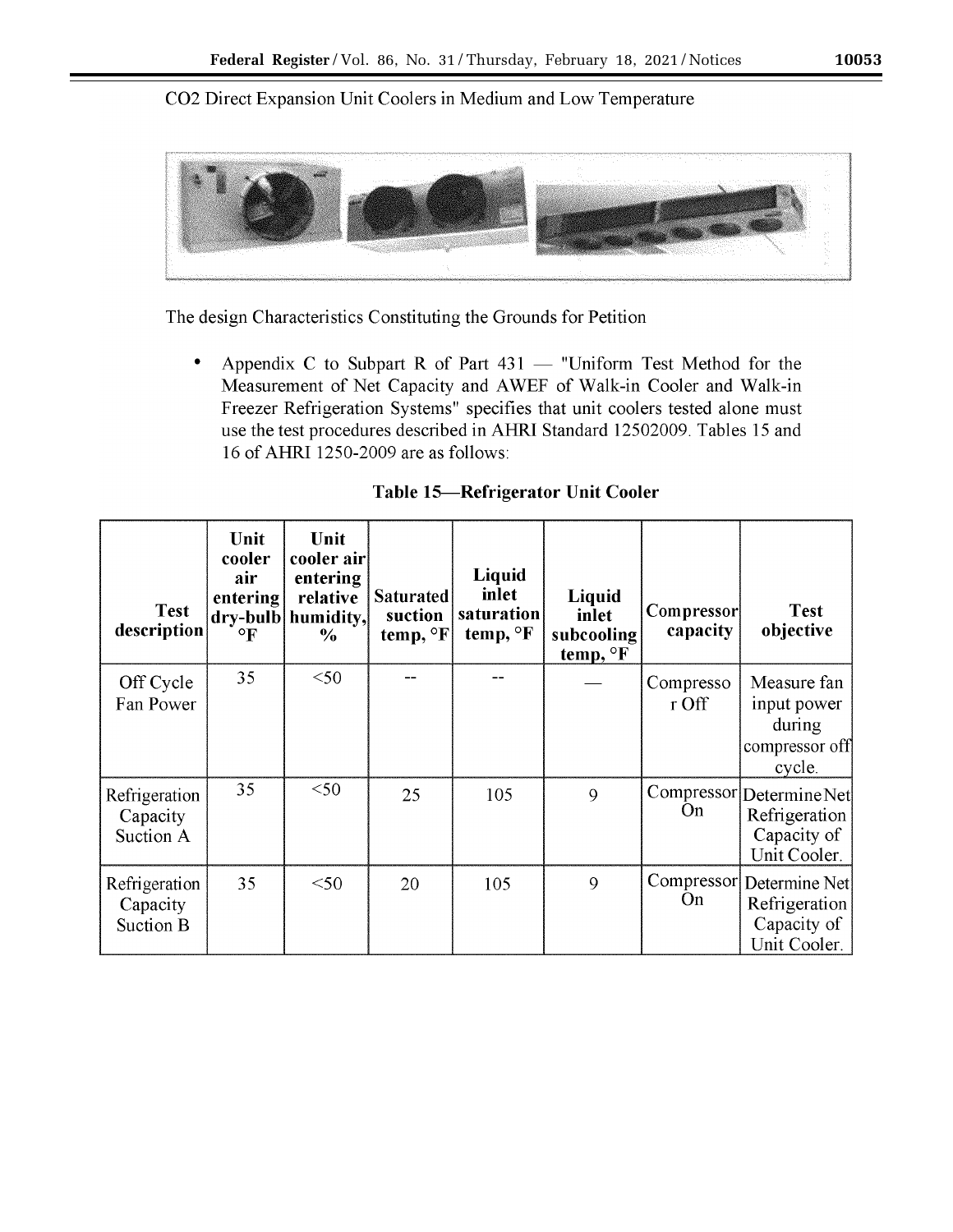|                            | Unit<br>cooler       | Unit<br>cooler |                               |                      |                     |                        |                          |
|----------------------------|----------------------|----------------|-------------------------------|----------------------|---------------------|------------------------|--------------------------|
|                            | air                  | air            |                               | Liquid               |                     |                        |                          |
| <b>Test</b><br>description | entering<br>dry-bulb | relative       | entering Saturated<br>suction | inlet<br>saturation  | Liquid<br>inlet     | Compressor<br>capacity | <b>Test</b><br>objective |
|                            | $\circ$ F            | humidity       | temp, <sup>o</sup> F          | temp, <sup>o</sup> F | subcooling          |                        |                          |
|                            |                      |                |                               |                      | temp, $\mathrm{P}F$ |                        |                          |
|                            |                      | $\frac{0}{0}$  |                               |                      |                     |                        |                          |
| Off Cycle Fan              | $-10$                | $50$           |                               |                      |                     | Compressor             | Measure fan              |
| Power                      |                      |                |                               |                      |                     | Off                    | input power              |
|                            |                      |                |                               |                      |                     |                        | during                   |
|                            |                      |                |                               |                      |                     |                        | compressor<br>off cycle. |
| Refrigeration              | $-10$                | $<$ 50         | $-20$                         | 105                  | 9                   | Compressor             | Determine                |
| Capacity                   |                      |                |                               |                      |                     | On                     | <b>Net</b>               |
| Suction A                  |                      |                |                               |                      |                     |                        | Refrigeration            |
|                            |                      |                |                               |                      |                     |                        | Capacity of              |
|                            |                      |                |                               |                      |                     |                        | Unit Cooler.             |
| Refrigeration              | $-10$                | $<$ 50         | $-26$                         | 105                  | 9                   | Compressor             | Determine                |
| Capacity                   |                      |                |                               |                      |                     | On                     | Net                      |
| Suction B                  |                      |                |                               |                      |                     |                        | Refrigeration            |
|                            |                      |                |                               |                      |                     |                        | Capacity of              |
| Defrost                    | $-10$                | Various        |                               |                      |                     |                        | Unit Cooler.<br>Test     |
|                            |                      |                |                               |                      |                     | Compressor<br>Off      | according to             |
|                            |                      |                |                               |                      |                     |                        | Appendix C               |
|                            |                      |                |                               |                      |                     |                        | Section C11.             |

| <b>Table 16—Freezer Unit Cooler</b> |  |
|-------------------------------------|--|
|-------------------------------------|--|

Tables 15 and 16 do not apply when CO2 is used as a refrigerant. CO2  $\bullet$ refrigerant has a critical temperature of  $87.8^{\circ}$  F. Because of this property of CO2, the liquid inlet saturation temperature of  $105^{\circ}$  F and the liquid inlet subcooling temperature of  $9^0$  F as specified in Table 15 and Table 16 are not achievable.

Specific Requirements Sought to Be Waived

The current test procedure is not achievable when CO2 is used for these covered products. Hussmann is petitioning for a waiver to adjust Liquid inlet saturation temperature and Liquid inlet subcooling temp aligned to be in line with typical CO2 systems. This will allow direct expansion unit coolers to be tested. See Appendix I within this document for an example of a typical multi-stage transcritical CO2 system documenting supplied/requested liquid temperatures.

Proposed Alternate Test Procedure

1. Utilize the test procedure as outlined in Appendix C to Subpart R of Part 431 - "Uniform Test Method for the Measurement of Net Capacity and AWEF of Walk-in Cooler and Walk-in Freezer Refrigeration Systems" with reference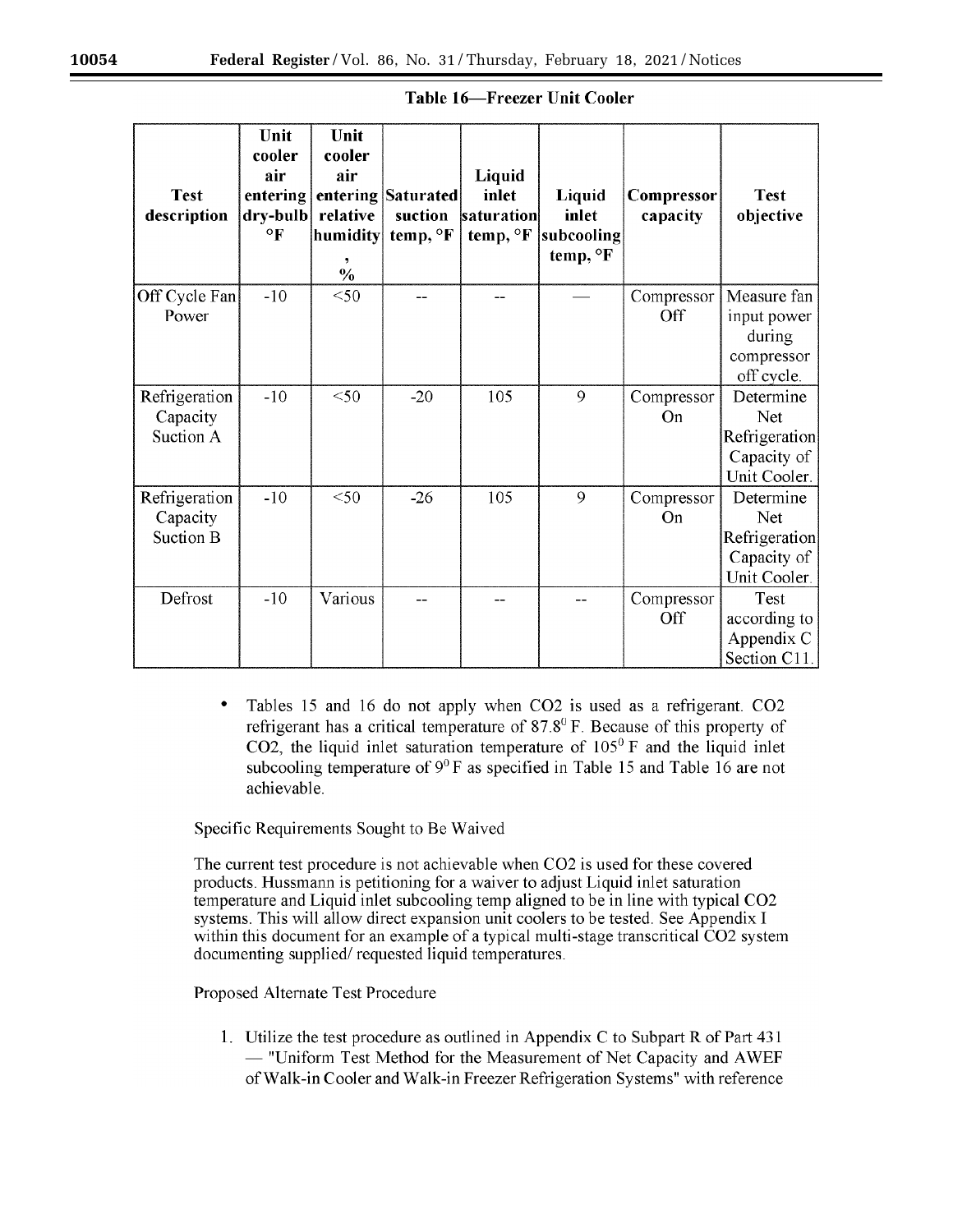to AHRI 1250-2009 and modify Tables 15 and 16 for CO2 liquid inlet saturation temperature and liquid inlet subcooling temperature as noted below.

2. In addition, per Appendix C to Subpart R of 431 use the calculations in AHRI 1250 section 7.9 (Walk-in Unit Cooler Match to Parallel Rack System.) to determine AWEF and net capacity for unit coolers matched to parallel rack systems.

| <b>Test</b><br>description             | Unit<br>cooler<br>air<br>entering<br>$\bf{dry}$<br>$ {\rm \bf bulb},{}^\circ{\rm F} $ | Unit<br>cooler air<br>entering<br>relative<br>humidity,<br>$\%$ | <b>Saturated</b><br>suction<br>temp, <sup>o</sup> F | Liquid<br>inlet<br>temp, <sup>o</sup> F | Liquid<br>inlet<br>temp, <sup>o</sup> F | saturation subcooling Compressor <br>capacity | <b>Test</b><br>objective                                         |
|----------------------------------------|---------------------------------------------------------------------------------------|-----------------------------------------------------------------|-----------------------------------------------------|-----------------------------------------|-----------------------------------------|-----------------------------------------------|------------------------------------------------------------------|
| Off Cycle<br>Fan Power                 | 35                                                                                    | $50$                                                            |                                                     |                                         |                                         | Compressor<br>Off                             | Measure fan<br>input power<br>during<br>compressor<br>off cycle. |
| Refrigeration<br>Capacity<br>Suction A | 35                                                                                    | $50$                                                            | 25                                                  | 38                                      |                                         | 5Compressor<br> On                            | Determine<br>Net<br>Refrigeration<br>Capacity of<br>Unit Cooler. |
| Refrigeration<br>Capacity<br>Suction B | 35                                                                                    | $50$                                                            | <b>20</b>                                           | 38                                      |                                         | 5Compressor<br> On                            | Determine<br>Net<br>Refrigeration<br>Capacity of<br>Unit Cooler. |

# Proposed CO2 Direct Expansion Unit Cooler Test Conditions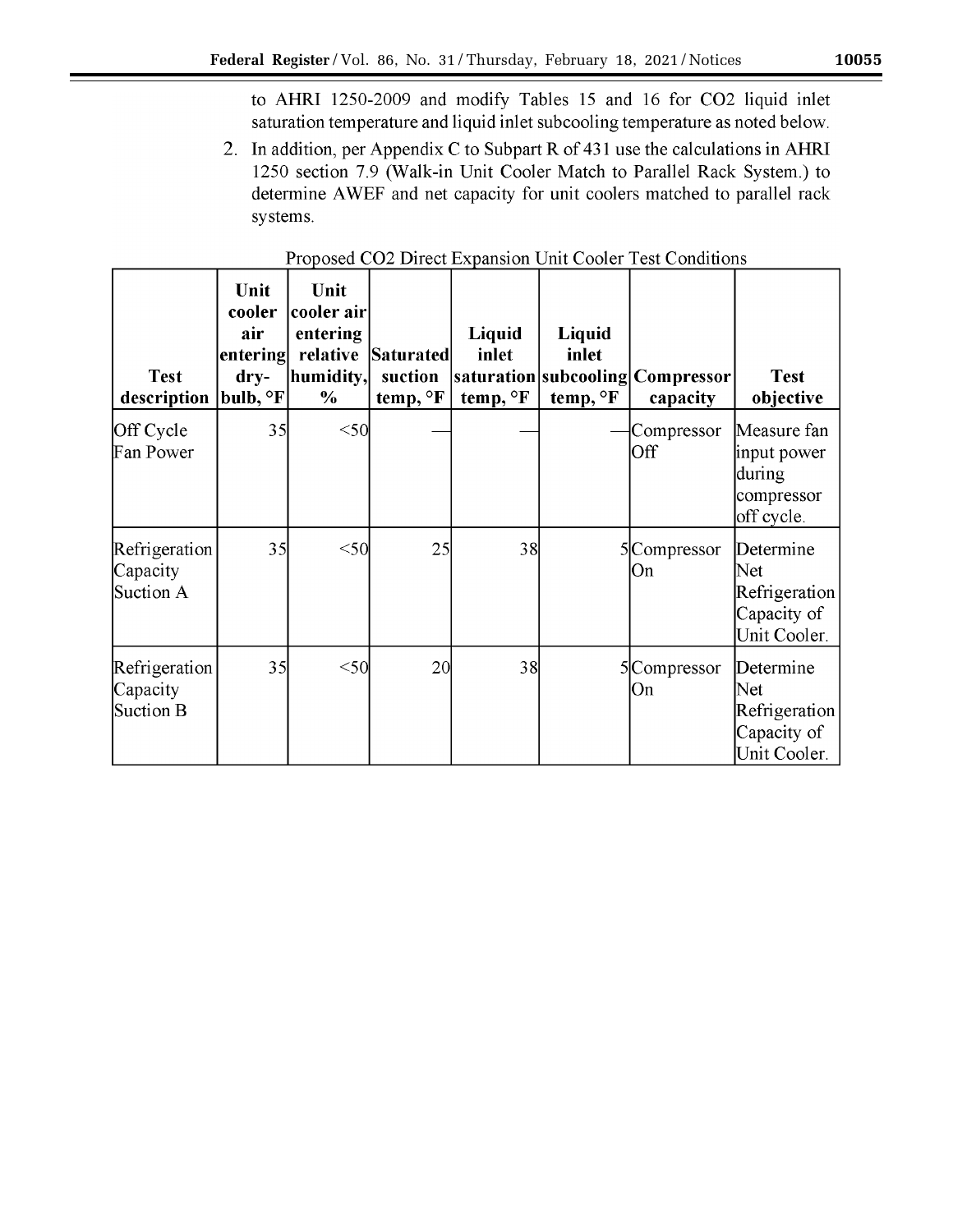| <b>Test</b><br>description             | Unit<br>cooler<br>air<br>entering<br>dry-<br>bulb, <sup>o</sup> F | Unit<br>cooler air<br>entering<br>relative<br>humidity,<br>$\frac{0}{0}$ | Saturated<br>suction<br>temp, °F | Liquid<br>inlet<br>temp, °F | Liquid<br>inlet<br>temp, °F | saturation subcooling Compressor <br>capacity | <b>Test</b><br>objective                                         |
|----------------------------------------|-------------------------------------------------------------------|--------------------------------------------------------------------------|----------------------------------|-----------------------------|-----------------------------|-----------------------------------------------|------------------------------------------------------------------|
| Off Cycle<br>Fan Power                 | $-10$                                                             | $50$                                                                     |                                  |                             |                             | Compressor Measure fan<br>Off                 | input power<br>during<br>compressor<br>off cycle.                |
| Refrigeration<br>Capacity<br>Suction A | $-10$                                                             | $<$ 50                                                                   | $-20$                            | 38                          |                             | 5Compressor<br>Юn                             | Determine<br>Net<br>Refrigeration<br>Capacity of<br>Unit Cooler. |
| Refrigeration<br>Capacity<br>Suction B | $-10$                                                             | $50$                                                                     | $-26$                            | 38                          |                             | 5 Compressor Determine<br>Юn                  | Net<br>Refrigeration<br>Capacity of<br>Unit Cooler.              |
| Defrost                                | $-10$                                                             | Various                                                                  |                                  |                             |                             | Compressor<br><b>Off</b>                      | Test<br>according to<br>Appendix C<br>Section C11                |

Proposed CO2 Direct Expansion Freezer Test Conditions

List of Manufacturers of all Other Basic Models Marketed in the United States and Known to the Petitioner to Incorporate Similar Design Characteristics

Manufacturer: Heatcraft (Bohn, Larkin, Chandler) Manufacturer: HTPG (Kramer, Witt, Russell) Manufacturer: Guntner Manufacturer: RefPlus Manufacturer: KeepRite Manufacturer: Can Coil

# **Success of The Application for Petition for Waiver**

Hussmann Corporation also petitions for an Interim Waiver for the Basic Models listed on page 1 based on the merits of the proposed alternate test procedure, which represents actual application operating conditions. With the alternate test procedure, Hussmann's calculations will accurately represent the energy consumption of CO2 direct expansion unit coolers. Therefore, we believe the likelihood for petition for waiver to be granted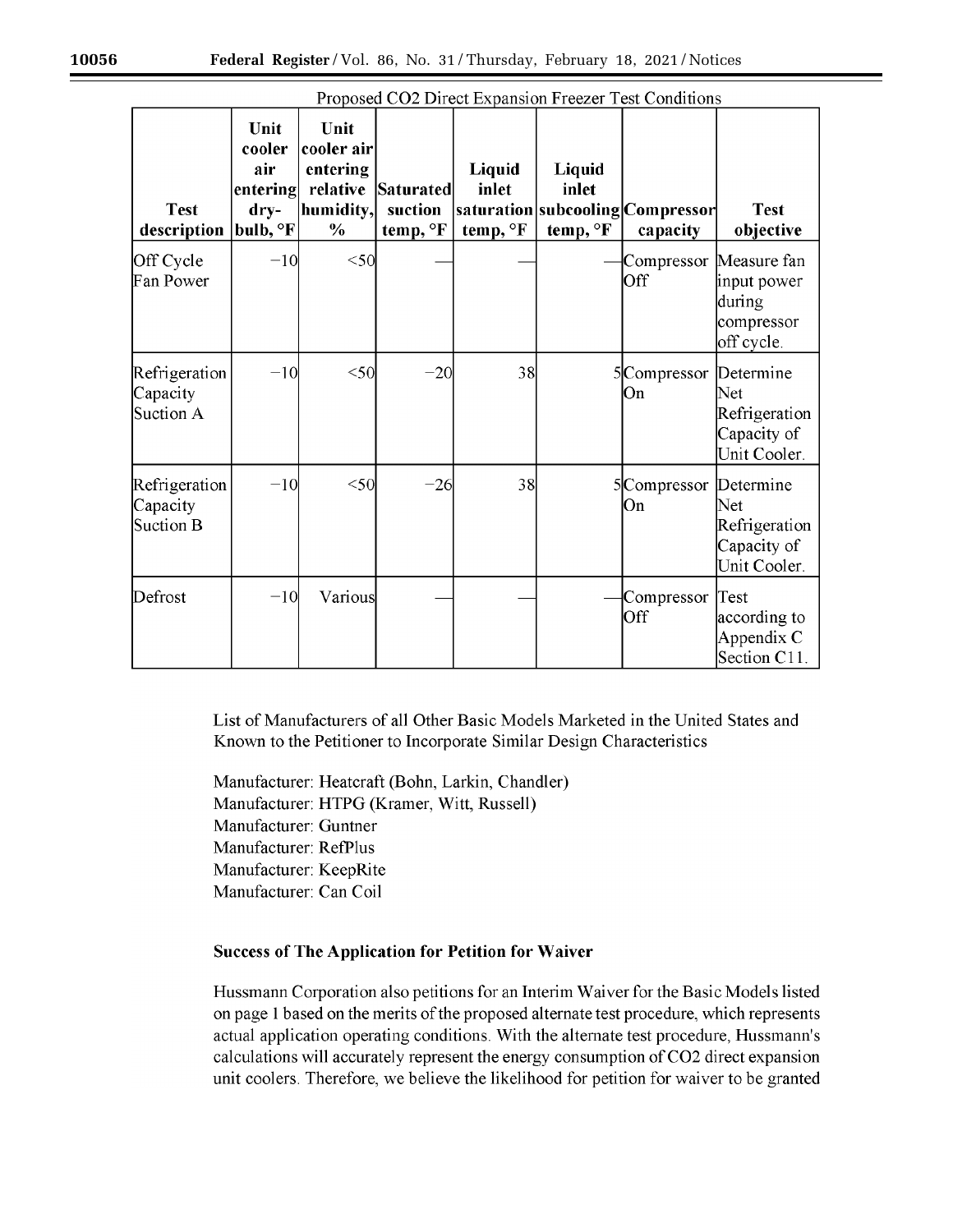is high. A grant of the interim waiver will ensure that Hussmann can continue to support users of CO2 Unit Coolers for Medium and Low Temperature applications.

## **Economic Hardships and Competitive Disadvantages**

Key national customers have already transitioned over from HFCs to CO2 applications. Without this exception and a grant of this petition, Hussmann Corporation will not be able to supply the existing customers with the unit coolers they need to service both existing and new stores and supermarkets. In anticipation of new environmental regulations from States such as California many regional customers are beginning to transition to CO2 to comply with those regulation. Since California will be requiring new stores to utilize CO2, the absence of a favorable determination on this application will mean that our customers will not be able to open new stores in the California market. As a result, this can lead to significant revenue loss from sales and loss of employment both within Hussmann and its customers, therefore affecting the overall market.

# Conclusion

Hussmann Corporation petitions DOE to grant the use of the Alternate Test Procedure and an Interim Waiver from DOE's current requirement to test CO2 direct expansion unit coolers.

Sincerely.

 $/s/$ 

Wilson Mwaura Compliance Engineer

Appendix I [to petition]- Clarification to proposed alternate test procedure.

- 1. The suggested unit cooler inlet conditions suggest that the CO2 unit coolers would be used in systems with multistage CO2 or cascade refrigeration systems. Please provide any information that confirms that this is consistent with the representative installation scenario for them.
	- Because of the physical properties of CO2, the refrigerant must be below 86.7°F to be a liquid to feed expansion valves. Transcritical CO2 systems are designed to use an intermediate pressure flash tank to reduce the temperature of the CO2 to supply the expansion valves. Typically operating at 550 psig and 37.8°F, the flash tank separates liquid to supply the evaporators from the gas which will be returned to the compressor for recompression. Reference typical basic system design information from Bitzer software below. Cascade systems supply CO2 to the evaporators and use a second refrigeration system to condense the CO2 at the lowest evaporating temperature required by the medium temperature systems, typically 20°F.<sup>7</sup>

 $\degree$  A screenshot provided by Hussmann of data to support the assertions made in this response is made available for ease in reading the contained information at http://www.regulations.gov/document?D-EERE-2020-BT-WAV-0026 (Docket No. EERE-2020-BT-WAV-0026).